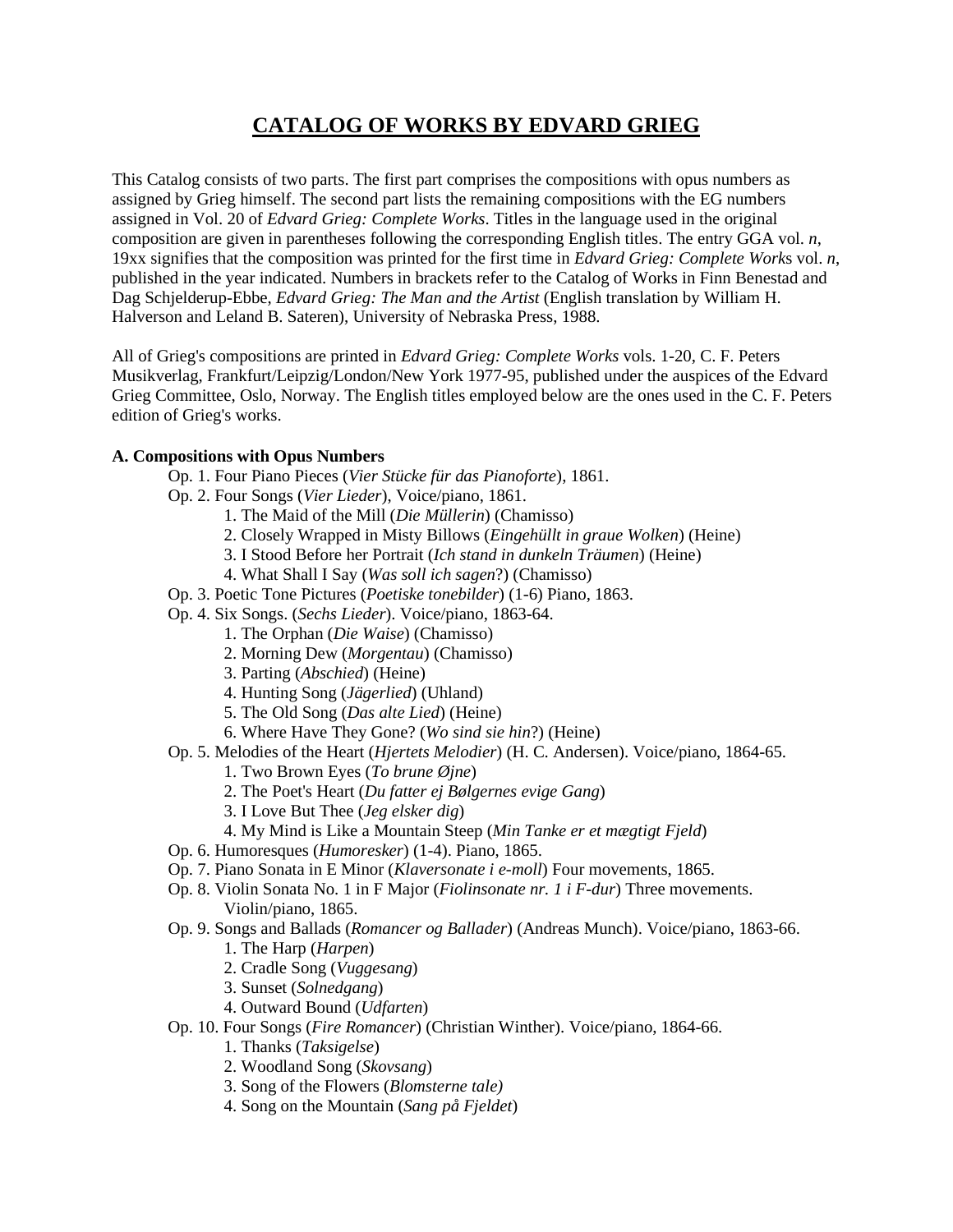- Op. 11. In Autumn (*I Høst*) A Fantasy for piano four hands, 1866. Revised and arranged for symphony orchestra 1887 with the title: In Autumn. Concert Overture (*I Høst. Koncertouverture*).
- Op. 12. Lyric Pieces I. (*Lyriske stykker I)* Piano, 1864(?)-67.
	- 1. Arietta (*Arietta*)
	- 2. Waltz (*Vals*)
	- 3. Watchman's Song (*Vektersang*)
	- 4. Fairy Dance (*Alfedans*)
	- 5. Folk song (*Folkevise*)
	- 6. Norwegian (*Norsk*)
	- 7. Album Leaf *(Albumblad*)
	- 8. National Song (*Fædrelandssang)*
- Op. 13. Violin Sonata No. 2 in G Major (*Fiolinsonate nr. 2 i G-dur*) Three movements. Violin/piano, 1867.
- Op. 14. Two Symphonic Pieces (*To symfoniske stykker*) (*Deux pièces symphoniques*), 1869. Arrangement for piano four hands of the 2nd and 3rd movements from Symphony in C Minor, EG 119.
- Op. 15. Four Songs (*Romancer*) Voice/piano, 1864-68.
	- 1. Margaret's Cradle Song (*Margretes Vuggesang*) (Henrik Ibsen)
	- 2. Love (*Kjærlighed*) (H. C. Andersen)
	- 3. Folk Song from Langeland (*Langelandsk Folkemelodi*) (H. C. Andersen)
	- 4. A Mother's Grief (*Modersorg*) (Christian Richardt)
- Op. 16. Piano Concerto in A Minor (*Klaverkonsert i a-moll*) Three movements, 1868.
- Op. 17. Twenty-five Norwegian Folk Songs and Dances *(25 Norske folkeviser og danser*) Piano, 1870.
	- 1. Springdans (*Springdans*)
	- 2. The Swain (*Ungersvennen*)
	- 3. Springdans (*Springdans)*
	- 4. Nils Tallefjorden (*Nils Tallefjorden*)
	- 5. Dance from Jølster (*Jølstring*)
	- 6. Wedding Tune (*Brurelåt*)
	- 7. Halling *(Halling*)
	- 8. The Pig (*Grisen*)
	- 9. Religious Song (*Når mit øye*)
	- 10. The Wooe's Song (*Friervise*)
	- 11. Heroic Ballad (*Kjempevise*)
	- 12. Solfager and the Snake King (*Solfager og Ormekongen*)
	- 13. Wedding March (*Reiselåt*)
	- 14. I Sing with a Sorrowful Heart (*Jeg sjunger med sorrigfuldt hjerte*)
	- 15. Last Saturday Evening (*Den siste lørdagskvelden*)
	- 16. I Know a Little Maiden (*Eg veit ei lita jente*)
	- 17. The Gadfly and the Fly (*Kleggen og fluga*)
	- 18. Peasant Dance (*Stabbelåten*)
	- 19. Hølje Dale (*Hølje Dale*)
	- 20. Halling (*Halling*)
	- 21. The Woman from Setesdal (*Sæbygga*)
	- 22. Cow Call (*So lokka me over den myra*)
	- 23. Peasant Song (*Så du nokke kjerringa mi*)
	- 24. Wedding Tune (*Brurelåt*)
	- 25. The Ravens' Wedding (*Rabnabryllaup i Kråkelund*)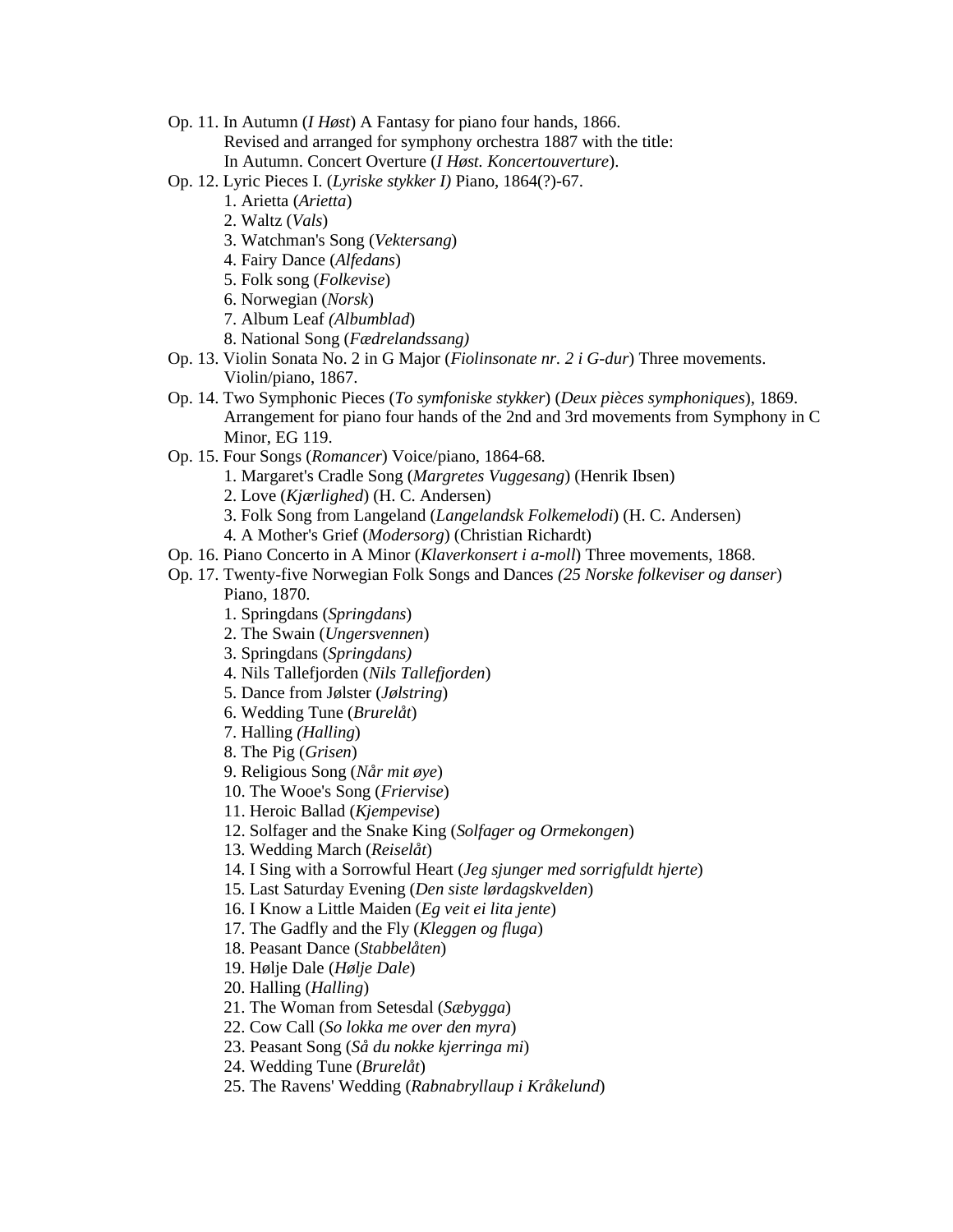- Op. 18. Nine Songs *(Romancer og Sange*) Voice/piano, 1865-69.
	- 1. Moonlit Forest (*Vandring i Skoven*) (H. C. Andersen)
	- 2. My Darling is as White as Snow (*Hun er så hvid*) (H. C. Andersen)
	- 3. The Poet's Farewell (*En Digters sidste Sang*) (H. C. Andersen)
	- 4. Autumn Storms *(Efteraarsstormen*) (Christian Richardt)
	- 5. Poesy *(Poesien*) (H. C. Andersen)
	- 6. The Young Birch Tree (*Ungbirken*) (Jørgen Moe)
	- 7. The Cottage (*Hytten*) (H. C. Andersen)
	- 8. The Rosebud (*Rosenknoppen*) (H. C. Andersen)
	- 9. Serenade for Welhaven (*Serenade til J. S. Welhaven*) (Bjørnstjerne Bjørnson)
- Op. 19. Pictures from Folk Life. (*Folkelivsbilder*) Piano, 1869-71.
	- 1. In the Mountains (*Fjellslått*)
	- 2. Bridal Procession (*Brudefølget drar forbi*)
	- 3. From the Carnival (*Fra karnevalet*)
- Op. 20. Before a Southern Convent (*Foran Sydens Kloster*) Two pieces from B. Bjørnson's *Arnljot Gelline*. Soprano and alto soloists/women's chorus/piano, 1871. For soprano and alto soloists/women's chorus/orchestra, 1890.
	- 1. Who Knocks so Late at the Cloister Door? (*Hvem banker så silde på klosterets port*?)
	- 2. From Guilt, from Sin, to God Come In (*Kom barn, kom brud*)
- Op. 21. Four Songs from B. Bjørnson's "Fisher Maiden" (*Fire Digte fra Bjørnsons*
	- *"Fiskerjenten"*) Voice/piano, 1870-72.
	- 1. The First meeting (*Det første møde*)
	- 2. Good Morning (*God morgen*)
	- 3. To Springtime My Song I'm Singing (*Jeg giver mit digt til våren*)
	- 4. Say What You Will (*Tak for dit råd*)
- Op. 22. Sigurd the Crusader (*Sigurd Jorsalfar*) Incidental music to B. Bjørnson's play, 1872.
	- Complete score printed in GGA 19, 1988. See also op. 56.
		- 1. Prelude to Act 1. (*Forspill til 1. akt*) Orchestra
		- 2. Borghild's Dream (*Borghilds drøm*) (Act 1). Orchestra
		- 3. At the Matching Game (*Ved mannjevningen*). March (introduction to Act 2). Orchestra
		- 4. Northland Folk (*Kvad*) (end of Act 2). Tenor solo/male chorus/orchestra
		- 5. Homage March (*Hyldningsmars*j) (Act 3). Orchestra
		- 6. Interlude I (*Mellomspill I*) (Act 3). Orchestra
		- 7. Interlude II (*Mellomspill II*) (Act 3). Orchestra
		- 8. The King's Song (*Kongekvadet*) (Act 3). Tenor solo/male chorus/orchestra
- Op. 23. Peer Gynt (*Peer Gynt*) Incidental music to H. Ibsen's play. Comp. 1874-75, rev. 1885, 1887-88, 1890-92 and 1901-02. Complete score printed in GGA 18, 1988. See also opp. 46 and 55.

Act I

- 1. Prelude. At the Wedding (*Forspill. I bryllupsgården*). Orchestra
- 2. Halling (*Halling*). Violin solo
- 3. Springdans (*Springdans*). Violin solo
- Act II

4. Prelude. The Abduction of the Bride. Ingrid's Lament (*Forspill. Bruderovet. Ingrids klage*). Orchestra

5. Peer Gynt and the Herd Girls (*Peer Gynt og seterjentene*). Voice/melodrama

6. Peer Gynt and the Woman in Green (*Peer Gynt og Den Grønnkledte*). **Orchestra** 

7. Peer Gynt: "You can tell great men by the style of their mounts" (*Peer Gynt:* "*På ridestellet skal storfolk kjennes*.") Orchestra

8. In the Hall of the Mountain King (*I Dovregubbens hall*). Orchestra and chorus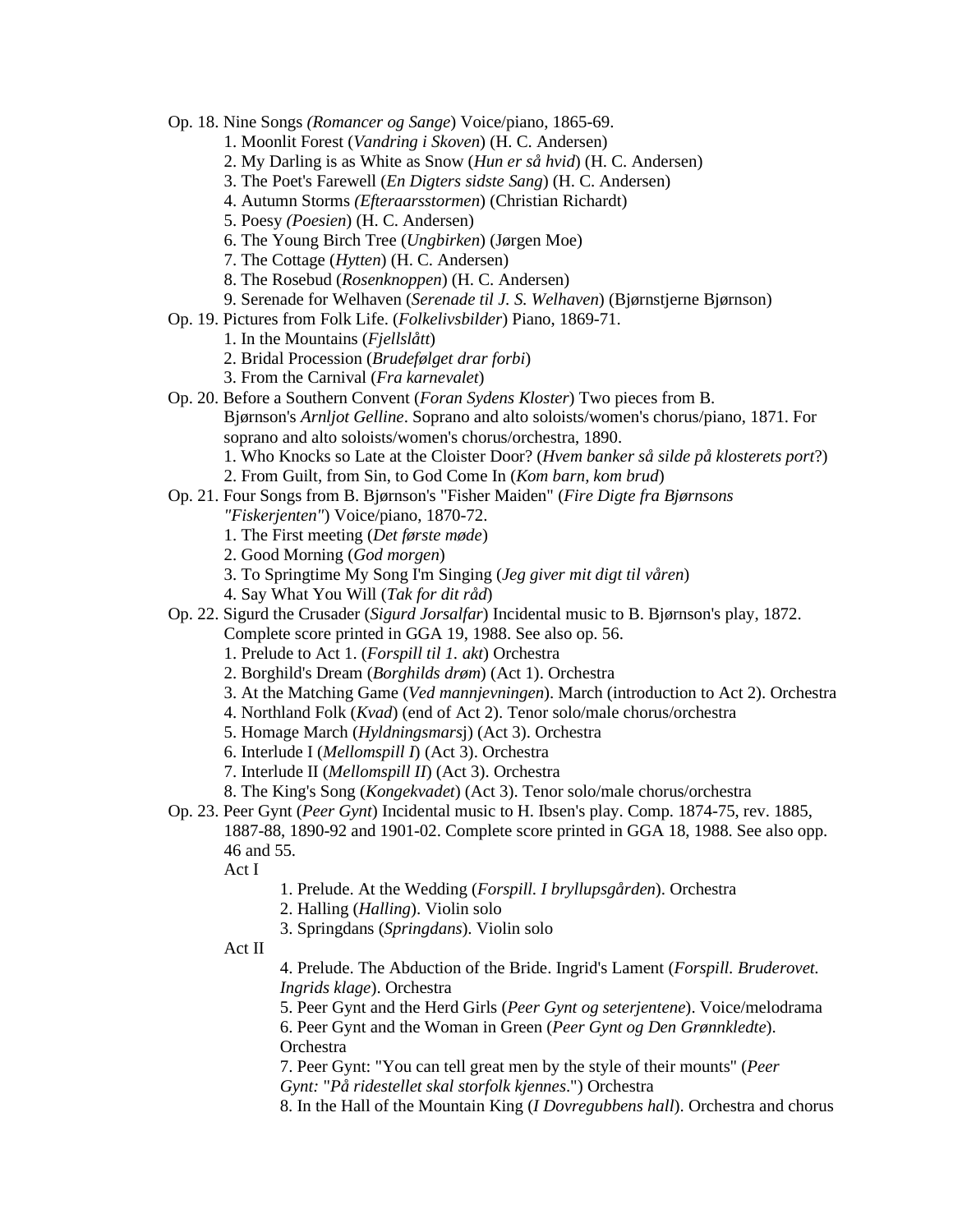9. Dance of the Mountain King's Daughter (*Dans av Dovregubbens datte*r). Orchestra

- 10. Peer Gynt Hunted by the Trolls (*Peer Gynt jages av troll*). Melodrama
- 11. Peer Gynt and the Bøyg (*Scene med Bøygen*). Melodrama and chorus
- Act III
	- 12. The Death of Åse (*Åses død*). Orchestra

Act IV

- 13. Prelude. Morning Mood (*Forspill. Morgenstemning*). Orchestra
- 14. The Thief and the Receiver (*Tyven og heleren*). Two bass voices/orchestra
- 15. Arabian Dance (*Arabisk dans*). Soprano solo/women's chorus/orchestra
- 16. Anitra's Dance (*Anitras dans*). Orchestra
- 17. Peer Gynt's Serenade (*Peer Gynts serenade*). Baritone solo/orchestra
- 18. Peer Gynt and Anitra (*Peer Gynt og Anitra*). Melodrama
- 19. Solveig's Song (*Solveigs sang*). Soprano solo/orchestra
- 20. Peer Gynt at the Statue of Memnon (*Peer Gynt ved Memnonstatuen*).
- **Orchestra**
- Act V
- 21. Prelude. Peer Gynt's Homecoming. [Stormy Evening on the Sea]. (*Forspill. Peer Gynts hjemfart. [Stormfull aften på havet]*). Orchestra
- 22. The Shipwreck (*Skipsforliset*). Orchestra

23. Solveig Sings in the Hut (*Solviegs sang i hytten*). Soprano solo/mixed chorus/string orchestra

24. Night Scene (*Nattscene*). Melodrama

25. Whitsun Hymn: "Oh Blessed Morning" *(Kirkefolk synger på skogstien*). Mixed chorus

26. Solveig's Cradle Song (*Solveigs vuggevise*). Soprano solo/mixed choir/orchestra

- Op. 24. Ballade in G Minor (*Ballade i g-moll*) (Ballade in the Form of Variations on a Norwegian Melody). Piano, 1875-76.
- Op. 25. Six Songs (*Sex Digte af Henrik Ibsen*) (Henrik Ibsen). Voice/piano, 1876.
	- 1. Fiddlers (*Spillemænd*)
	- 2. A Swan (*En Svane*)
	- 3. Album Lines (*Stambogsrim*)
	- 4. With a Water Lily (*Med en vandlilje*)
	- 5. Departed! (*Borte*)
	- 6. A Bird-Song (*En fuglevise*)
- Op. 26. Five Songs (*Fem Digte af John Paulsen*) (John Paulsen). Voice/piano, 1876.
	- 1. Hope (*Et Håb*)
	- 2. I Walked One Balmy Summer Eve (*Jeg reiste en deilig Sommerkvæld*)
	- 3. You Whispered That You Loved Me (*Den Ærgjerrige*)
	- 4. The First Primrose (*Med en Primula veris*)
	- 5. Autumn Thoughts (*På Skogstien*)
- Op. 27. String Quartet No. 1 in G Minor (*Strykekvartett nr. 1, g-moll*) Four movements, 1877-78.
- Op. 28. Album Leaves (*Fire albumblad*) 1-4, piano, 1864-78.
- Op. 29. Improvisations on Two Norwegian Folk Songs (*Improvisata over to norske folkeviser*) Piano, 1878.
- Op. 30. Album for Male Voices (*Album for mannssang*) Male chorus/soloists, "freely adapted from Norwegian folk songs," 1877- 78.
	- 1. I Lay Down So Late (*Jeg lagde mig så sildig*)
	- 2. Children's Song (*Bådn-låt*). Humoresque.
	- 3. Little Torø (*Torø liti*)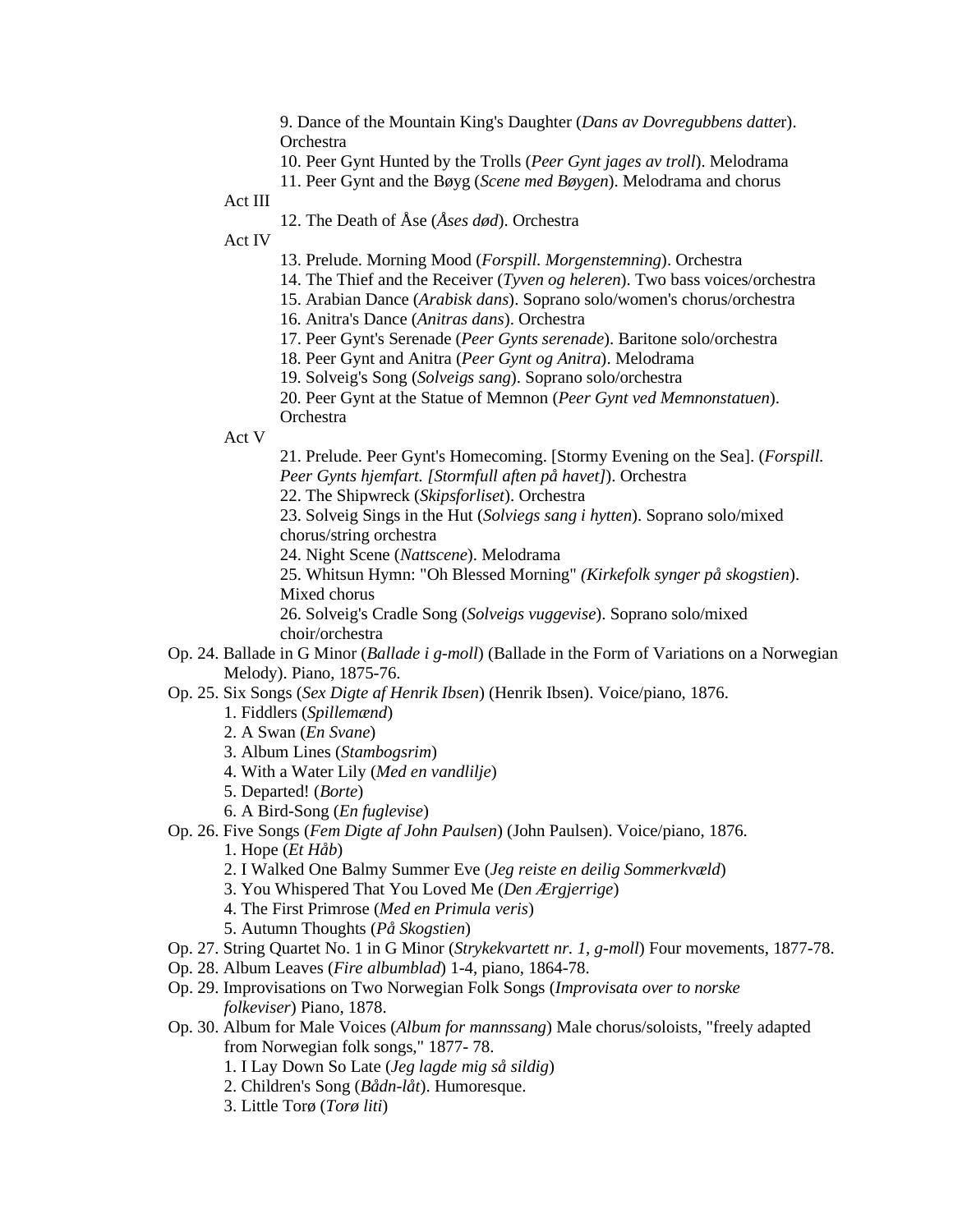- 4. Kvålin's Halling (*Kvålins halling*)
- 5. It Is the Greatest Foolishness (*Dæ æ den største Dårleheit*)
- 6. Springdans (*Går e ut ein Kveld. Springdans*)
- 7. Young Ole (*Han Ole*)
- 8. Halling (*Halling*)
- 9. Fairest Among Women (*Dejligste blandt Kvinder*)
- 10. The Great White Host (*Den store, hvite flokk*)
- 11. The Gypsy Lad *(Fantegutten*)
- 12. Røtnams-Knut (*Røtnams-Knut*)
- Op. 31. Land Sighting (*Landkjenning*) (Bjørnstjerne Bjørnson). Baritone solo/male chorus/harmonium, 1872. Rev. and arr. for baritone solo/male chorus/orchestra, 1881.
- Op. 32. The Mountain Thrall (*Den Bergtekne*) (Text from Landstad's Norwegian Folk Ballads [*Norske Folkeviser*], 1853). Baritone solo/string orchestra/two horns, 1877-78.
- Op. 33. Twelve Songs to Poems by A. O. Vinje (*12 Melodier til Digte af A. O.*
	- *Vinje*) Voice/piano, 1873-80.
	- 1. The Youth (*Guten*)
	- 2. Last Spring (*Våren*)
	- 3. The Wounded Heart (*Den Særde*)
	- 4. The Berry (*Tytebæret*)
	- 5. Beside the Stream (*Langs ei Å*)
	- 6. A Vision (*Eit Syn*)
	- 7. The Old Mother (*Gamle Mor*)
	- 8. The First Thing (*Det Første*)
	- 9. At Rondane (*Ved Rondane*)
	- 10. A Piece on Friendship (*Eit vennestykke*)
	- 11. Faith (*Trudom*)
	- 12. The Goal (*Fyremål*)
- Op. 34. Two Elegiac Melodies (*To elegiske melodier*) String orchestra, 1880.
	- 1. The Wounded Heart (Hjertesår ["*Den Særde*"])
	- 2. Last Spring (*Våren*)
- Op. 35. Norwegian Dances (*Norske danser*) Four pieces for piano four hands, 1880.
- Op. 36. Cello Sonata in A Minor (*Cellosonate i a-moll*) Three movements. Cello/piano, 1883.
- Op. 37. Waltz Caprices (*Valse-kaprise*r) Two pieces for piano four hands, 1883.
- Op. 38. Lyric Pieces II (*Lyriske stykker II*) Piano, 1883.
	- 1. Cradle Song (*Berceuse*)
	- 2. Folk Song (*Folkevise*)
	- 3. Melody (*Melodi*)
	- 4. Halling (*Halling*)
	- 5. Springdans (*Springdans*)
	- 6. Elegy (*Elegi*)
	- 7. Waltz (*Vals*)
	- 8. Canon (*Kanon*)
- Op. 39. Six Songs [Older and Newer] (*Romancer [ældre og nyere]*) Voice/piano, 1869-84.
	- 1. From Monte Pincio (*Fra Monte Pincio*) (B. Bjørnson)
		- 2. Hidden Love (*Dulgt Kjærlighed)* (B. Bjørnson)
		- 3. Upon a Grassy Hillside (*I Liden højt deroppe*) (Jonas Lie)
		- 4. Among Roses ( *Millom Rosor*) (Kristofer Janson)
		- 5. At the Grave of a Young Wife (*Ved en ung Hustrus Båre*) (O. P. Monrad)
		- 6. Hearing a Song or Carol (*Hører jeg Sangen klinge*) (Heine, trans. Nordahl Rolfsen)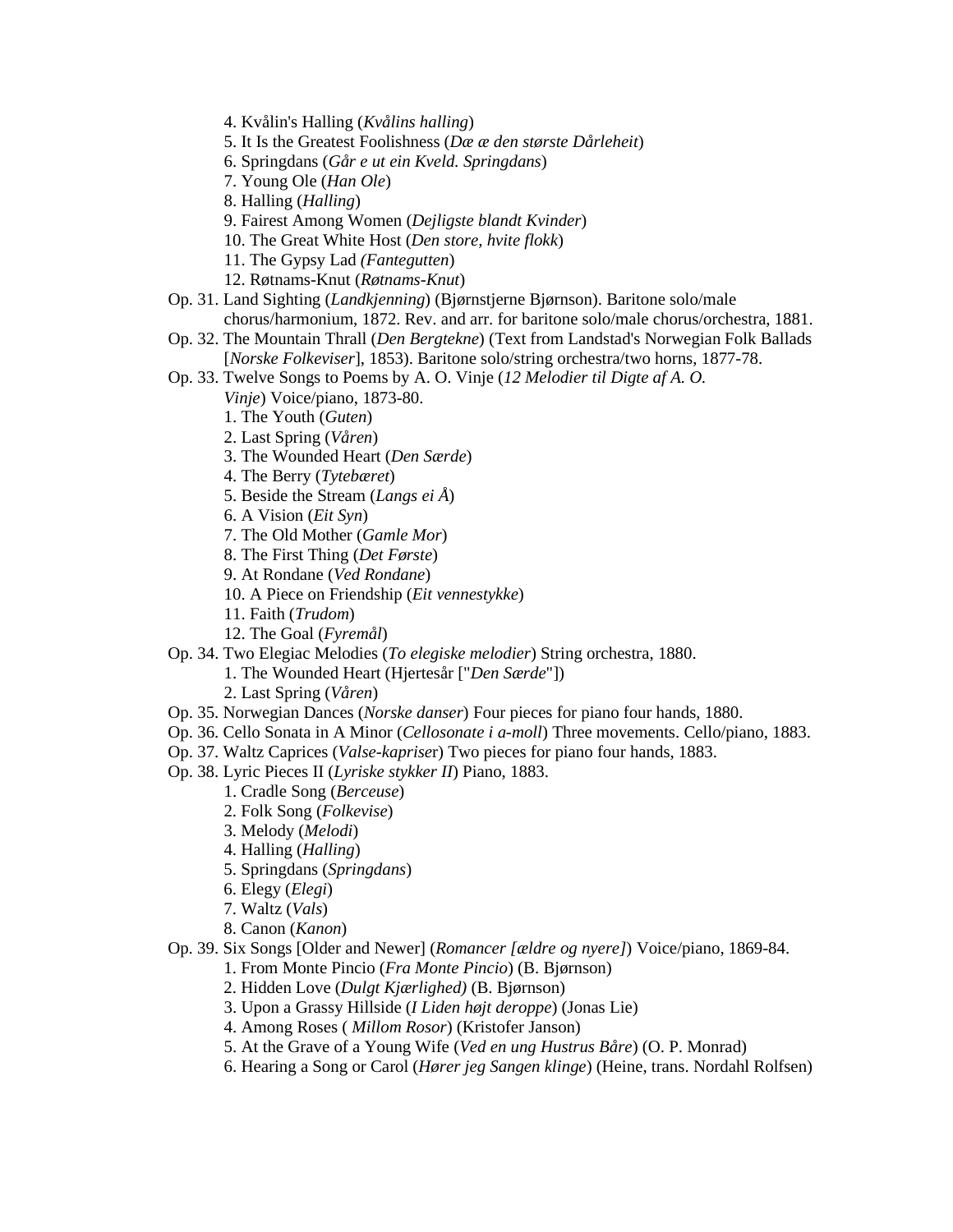- Op. 40. From Holberg's Time [Holberg Suite] *(Fra Holberge tid [Holberg-suiten]*) Suite in Olden Style. Piano, 1884. Arr. for string orchestra, 1885.
	- 1. Preludium (*Preludium*)
	- 2. Sarabande (*Sarabande*)
	- 3. Gavotte (*Gavotte*)

4. Air (*Air*)

- 5. Rigaudon (*Rigaudon*)
- Op. 41. Transcriptions of Original Songs I (*Klaverstykker etter egne sanger I*) Piano, 1884.

1. Cradle Song (*Vuggesang*) (op. 9, no. 2)

2. Little Håkon [Margaret's Cradle Song] (*Lille Håkon [Margretes vuggesang]*) (op. 15, no. 1)

- 3. I Love But Thee (*Jeg elsker dig*) (op. 5, no. 1)
- 4. She Is So White (*Hun er så hvid*) (op. 18, no. 2)
- 5. The Princess (*Prinsessen*) (EG 133)
- 6. To Springtime My Song I'm Singing (*Til våren [Jeg giver mit digt til våren]*) (op. 21, no. 3)
- Op. 42. Bergliot (*Bergliot*) (B. Bjørnson). Melodrama/piano, 1871. Rev. and arr. for orchestra, 1885.
- Op. 43. Lyric Pieces III (*Lyriske stykker III*) Piano, 1886.
	- 1. Butterfly *(Sommerfugl*)
	- 2. Solitary Traveler (*Ensom vandrer*)
	- 3. In My Native Country (*I hjemmet*)
	- 4. Little Bird (*Liten fugl*)
	- 5. Erotikon (*Erotik*)
	- 6. To Spring (*Til våren*)
- Op. 44. Reminiscences from Mountain and Fjord (*Rejseminder fra Fjeld og Fjord*) (Holger Drachmann). Voice/piano, 1886.
	- 1. Prologue (*Prolog*)
	- 2. Johanne (*Johanne*)
	- 3. Ragnhild (*Ragnhild*)
	- 4. Ingeborg (*Ingeborg*)
	- 5. Ragna (*Ragna)*
	- 6. Epilogue (*Epilog*)
- Op. 45. Violin Sonata No. 3 in C Minor (*Fiolinsonate nr. 3 i c-moll*) Three movements. Violin/piano, 1886-87.
- Op. 46. Peer Gynt Suite No. 1. (*Peer Gynt Suite nr. 1*) Orchestra, 1887B88.
	- 1. Morning Mood (*Morgenstemning*)
	- 2. The Death of Åse (*Åses død*)
	- 3. Anitra's Dance (*Anitras dans*)
	- 4. In the Hall of the Mountain King (*I Dovregubbens hall*)
- Op. 47. Lyric Pieces IV (*Lyriske stykker IV*) Piano, 1885-88.
	- 1. Waltz-Impromptu (*Valse-Impromptu*)
	- 2. Album Leaf (*Albumblad*)
	- 3. Melody (*Melodi*)
	- 4. Halling (*Halling*)
	- 5. Melancholy (*Melankoli*)
	- 6. Springdans (*Springdans*)
	- 7. Elegy (*Elegi*)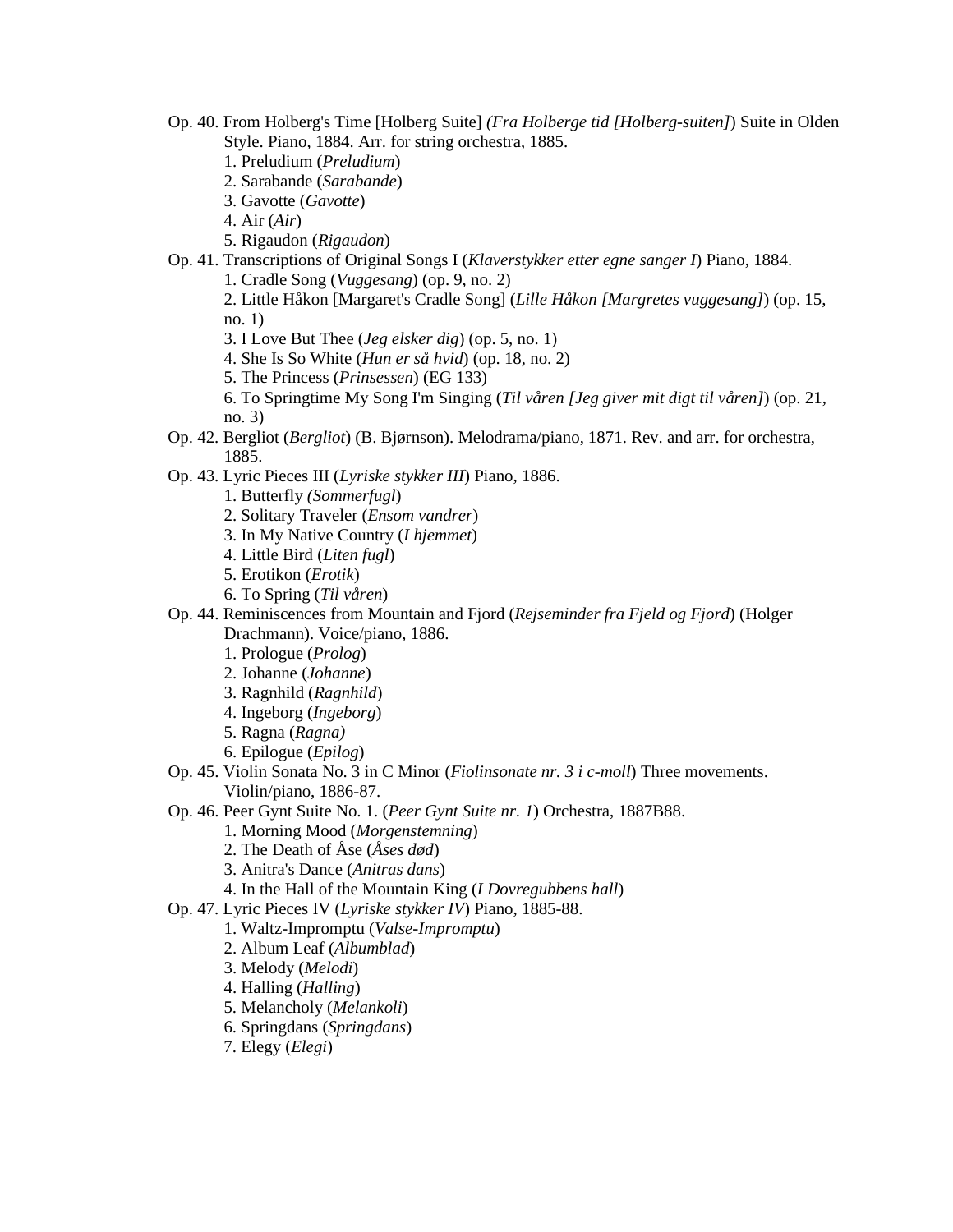- Op. 48. Six Songs *(Seks Sange*) (Norwegian trans. by Nordahl Rolfsen) Voice/piano, 1884 and 1889.
	- 1. Greeting (*Gruss/Hilsen*) (Heine)
	- 2. One Day, O Heart of Mine (*Dereinst, Gedanke mein/Jeg ved, min Tanke, ved*) (Geibel)
	- 3. The Way of the World (*Lauf der Welt/Verdens Gang*)(Uhland)

4. The Nightingale's Secret (*Die verschwiegene Nachtgall/Nattergalen*) (W. von der Vogelweide)

- 5. The Time of Roses (Zur Rosenzeit/I Rosentiden) (Goethe)
- 6. A Dream *(Ein Traum/En Drøm*) (Bodenstedt)
- Op. 49. Six Songs (*Seks Digte af Holger Drachmann*) (Holger Drachmann). Voice/piano, 1886 and 1889.
	- 1. Tell Me Now, Did You See the Lad (*Saa du Knøsen*?)
	- 2. Rocking, Rocking on Gentle Waves (*Vug, o Vove*)
	- 3. Kind Greetings, Fair Ladies (*Vær hilset, I Damer*)
	- 4. Now Is Evening Light and Long (*Nu er Aftnen lys og lang*)
	- 5. Christmas Snow (*Julesne*)
	- 6. Spring Showers (*Foraarsregn*)
- Op. 50. Scenes from "Olav Trygvason" *(Scener fra Olav Trygvason*) (B. Bjørnson). Unfinished opera. Comp. 1873, rev. and arr. for orchestra 1888.
- Op. 51. Old Norwegian Melody with Variations (*Gammelnorsk romanse med variasjoner*) Two pianos, 1890. Rev. and arr. for orchestra, 1900-05.
- Op. 52. Transcriptions of Original Songs II (*Klaverstykker etter egne sanger II*) Piano, 1890.
	- 1. A Mothers' Grieg (*Modersorg*) (op. 15, no. 4)
	- 2. The First Meeting (*Det første møde*) (op. 21, no. 1)
	- 3. The Poet's Heart (*Du fatter ej Bølgernes evige Gang*) (op. 5, no. 2)
	- 4. Solveig's Song (*Solveigs sang*) (op. 23, no. 19)
	- 5. Love (*Kjærlighed*) (op. 15, no. 2)
	- 6. The Old Mother (*Gamle mor*) (op. 33, no. 7)
- Op. 53. Two Melodies for String Orchestra (*To melodier for strykeorkester*). 1890
	- 1. Norwegian ["The Goal"] *(Norsk ["Fyremål"]*) (op. 33, no. 12)
	- 2. The First Meeting (*Det første møde*) (op. 21, no. 1)
- Op. 54. Lyric Pieces V (*Lyriske stykker V*) Piano, 1891.
	- 1. Shepherd's Boy (*Gjetergutt*)
	- 2. Gangar (*Gangar*)
	- 3. March of the Dwarfs (*Trolltog)*
	- 4. Nocturne (*Notturno*)
	- 5. Scherzo (*Scherzo*)
	- 6. Bell Ringing *(Klokkeklang*)
- Op. 55. Peer Gynt Suite No. 2 (*Peer Gynt Suite nr. 2*) Orchestra, 1890-92.
	- 1. The Abduction of the Bride. Ingrid's Lament (*Bruderovet. Ingrids klage*)
	- 2. Arabian Dance (*Arabisk dans*)
	- 3. Peer Gynt's Homecoming. Stormy Evening on the Sea (*Peer Gynts hjemfart. Stormfull aften på havet*)
	- 4. Solveig's Song (*Solveigs sang)*
- Op. 56. Three Orchestral Pieces from "Sigurd the Crusader" (*Tre orkesterstykker fra "Sigurd Jorsalfar"*), 1892.
	- 1. Prelude ("At the Matching Game") (*Forspill ["Ved mannjevningen"]*)
	- 2. Intermezzo ("Borghild's Dream") (*Intermezzo ["Borghilds drøm"]*)
	- 3. Homage March (*Hyldningsmarsj*)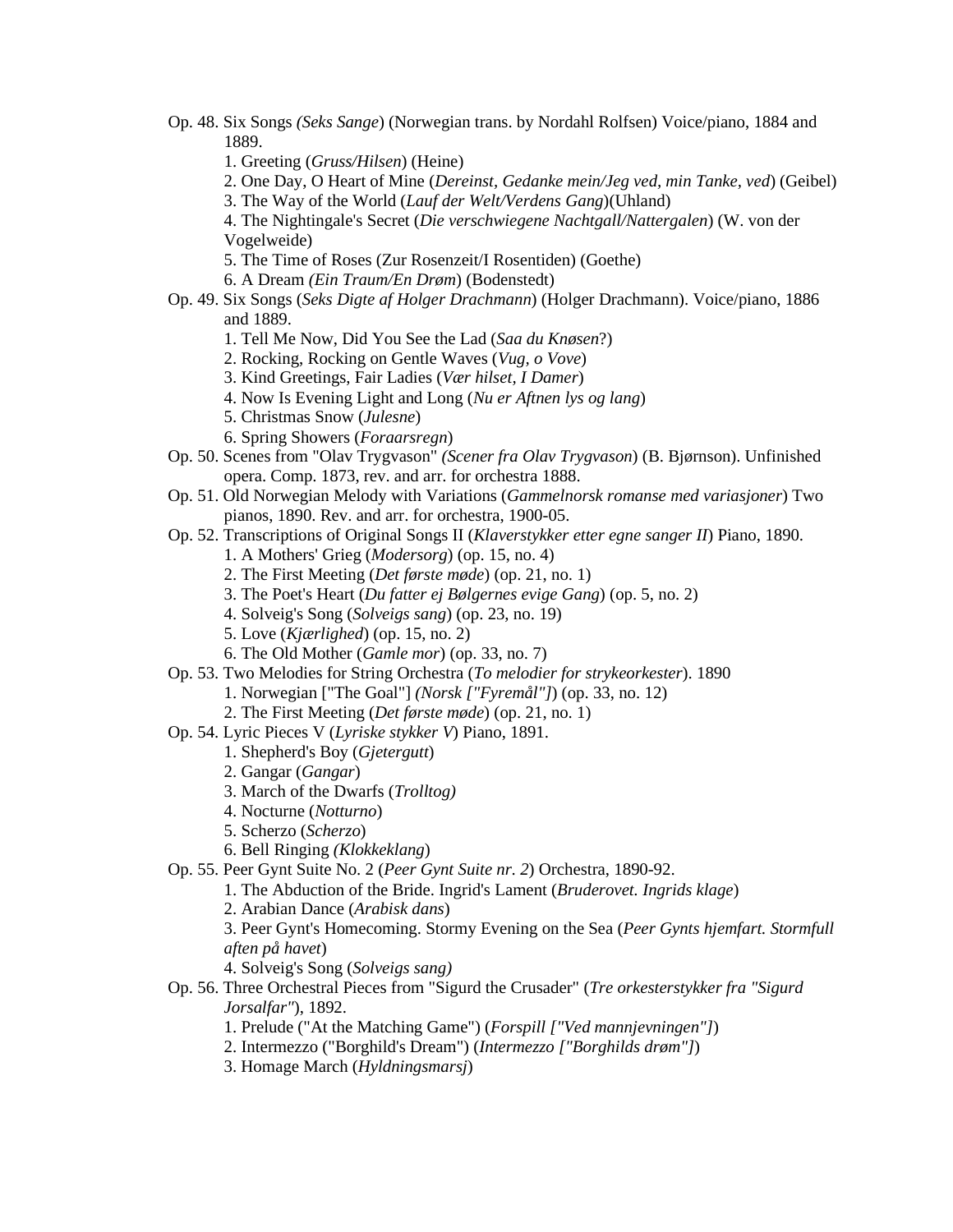- Op. 57. Lyric Pieces VI (*Lyriske stykker VI*) Piano, 1893.
	- 1. Vanished Days (*Svunne dager*)
	- 2. Gade (*Gade*)
	- 3. Illusion (*Illusjon*)
	- 4. Secret (*Hemmelighet*)
	- 5. She Dances (*Hun danser*)
	- 6. Homesickness (*Hjemve*)
- Op. 58. Five Songs (*Norge ["Digte af John Paulsen"]*) (John Paulsen). Voice/piano, 1893-94.
	- 1. Homeward (*Hjemkomst*)
	- 2. To the Motherland (*Til Norge*)
	- 3. Henrik Wergeland (*Henrik Wergeland*)
	- 4. The Shepherdess (*Turisten*)
	- 5. The Emigrant (*Udvandreren*)
- Op. 59. Six Elegiac Songs (*Elegiske Digte af John Paulsen*) (John Paulsen). Voice/piano, 1893-94.
	- 1. Autumn Farewell (*Når jeg vil dø*)
	- 2. The Pine Tree (*På Norges nøgne fjelde*)
	- 3. To Her (I) (*Til Én I*)
	- 4. To her (II) (*Til Én II*)
	- 5. Good-bye (*Farvel)*
	- 6. Your Eyes Are Closed Forever (*Nu hviler du i jorden*)
- Op. 60. Five Songs (*Digte af Vilhelm Krag*) (Vilhelm Krag). Voice/piano, 1893-94.
	- 1. Little Kirsten (*Liden Kirsten*)
	- 2. The Mother's Lament (*Moderen synger*)
	- 3. On The Water *(Mens jeg venter*)
	- 4. A Bird Cried Out (*Der skreg en Fugl*)
	- 5. Midsummer Eve (*Og jeg vil ha mig en Hjertenskjær*)
- Op. 61. Seven Children's Songs (*Barnlige Sange*) Voice/piano, 1894. All arr. for 3-part chorus, 1901.
	- 1. The Ocean *(Havet*) (Nordahl Rolfsen)
	- 2. The Christmas Tree (*Sang til juletræet*) (Johan Krohn)
	- 3. Farmyard Song (*Lok*) (B. Bjørnson)
	- 4. Fisherman's Song (*Fiskervise*) (Petter Dass)
	- 5. Good-night Song for Dobbin (*Kveldssang for Blakken*) (Nordahl Rolfsen)
	- 6. The Norwegian Mountains (*De norske fjelde*) (Nordahl Rolfsen)

7. Hymn of the Fatherland (*Fædrelandssalme*) (Johan Ludvig Runeberg, trans. by Nordahl Rolfsen)

- Op. 62. Lyric Pieces VII (*Lyriske stykker VII*) Piano, 1895.
	- 1. Sylph (*Sylfide*)
	- 2. Gratitude (*Takk*)
	- 3. French Serenade (*Fransk serenade*)
	- 4. Brooklet (*Bekken*)
	- 5. Phantom *(Drømmesyn*)
	- 6. Homeward (*Hjemad*)
- Op. 63. Two Nordic Melodies (*To nordiske melodier*) String orchestra, 1895.
	- 1. In Folk Style (*I folketonestil)* [melody by Fredrik Due]
	- 2. Cow Call and Peasant Dance (*Kulokk & Stabbelåten*)
- Op. 64. Symphonic Dances (*Symfoniske danse*r) 1-4. Orchestra, 1896-98.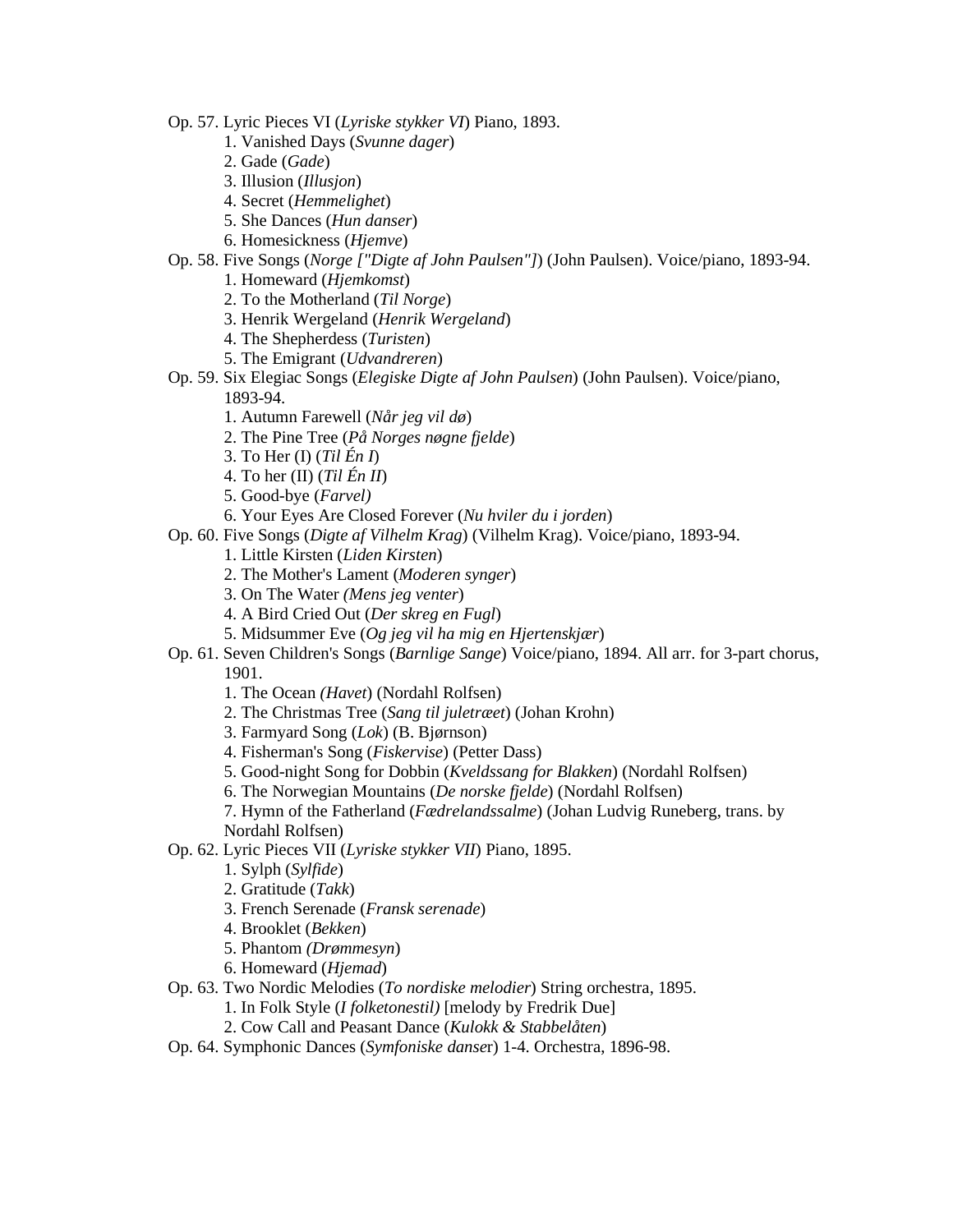Op. 65. Lyric Pieces VIII (*Lyriske stykker VIII*) Piano, 1896.

- 1. From Early Years (*Fra ungdomsdagene*)
- 2. Peasant's Song *(Bondens sang*)
- 3. Melancholy (*Tungsinn*)
- 4. Salon (*Salong*)
- 5. Ballad (*I balladetone*)
- 6. Wedding Day at Troldhaugen (*Bryllupsdag på Troldhaugen*)
- Op. 66. Nineteen Norwegian Folk Songs (*Nitten norske folkeviser*) Piano, 1896.

1. Cow Call *(Kulokk*)

- 2. It Is the Greatest Foolishness (*Det er den største dårlighed*)
- 3. A King Ruled in the East (*En konge hersket i Østerland*)
- 4. The Siri Dale Song (*Siri Dale-visen*)
- 5. It Was in My Youth (*Det var i min ungdom*)
- 6. Cow Call and Lullaby (*Lokk og bådnlåt*)
- 7. Lullaby (*Bådnlå*t)
- 8. Cow Call (*Lokk*)
- 9. Small Was the Lad (*Liten va guten*)
- 10. Tomorrow You Shall Marry Her (*Morgo ska du få gifta deg*)
- 11. There Stood Two Girls (*Der stander to piger*)
- 12. Ranveig (*Ranveig*)
- 13. A Little Grey Man (*En liten grå mann*)
- 14. In Ola Valley, in Ola Lake (*I Ola-dalom, i Ola-tjønn*)
- 15. Lullaby (*Bådnlåt*)
- 16. Little Astrid (*Ho vesle Astrid vår*)
- 17. Lullaby (*Bådnlåt*)
- 18. I Wander Deep in Thought *(Jeg går i tusen tanke*r)
- 19. Gjendine's Lullaby (*Gjendines bådnlåt*)
- Op. 67. The Mountain Maid (*Haugtussa*) ("Song Cycle from Arne Garborg's Story"). Voice/piano, 1895-98.
	- 1. The Enticement (*Det syng*)
	- 2. Veslemøy. The Young Maiden (*Veslemøy*)
	- 3. Blueberry Slope (*Blåbær-Li*)
	- 4. The Tryst (*Møte*)
	- 5. Love (*Elsk*)
	- 6. Kidlings' Dance (*Killingdans*)
	- 7. Hurtful Day (*Vond Dag*)
	- 8. At the Brook (*Ved Gjætle-Bekken*)
- Op. 68. Lyric Pieces IX (*Lyriske stykker IX*) Piano, 1898-99.
	- 1. Sailors' Song (*Matrosenes oppsang*)
	- 2. Grandmother's Minuet (*Bestemors menuett*)
	- 3. At Your Feet (*For dine føtter*)
	- 4. Evening in the Mountains (*Aften på høyfjellet*)
	- 5. At the Cradle (*Bådnlåt*)
	- 6. Valse Mélancholique (*Valse mélancholique*)
- Op. 69. Five Songs (*Fem Digte af Otto Benzon*) (Otto Benzon). Voice/piano, 1900.
	- 1. A Boat on the Waves Is Rocking (*Der gynger en Båd på Bølge*)
	- 2. To My Son (*Til min Dreng*)
	- 3. At Mother's Grave (*Ved Moders Grav*)
	- 4. Snail, Snail! (*Snegl, Snegl!*)
	- 5. Dreams (*Drømme*)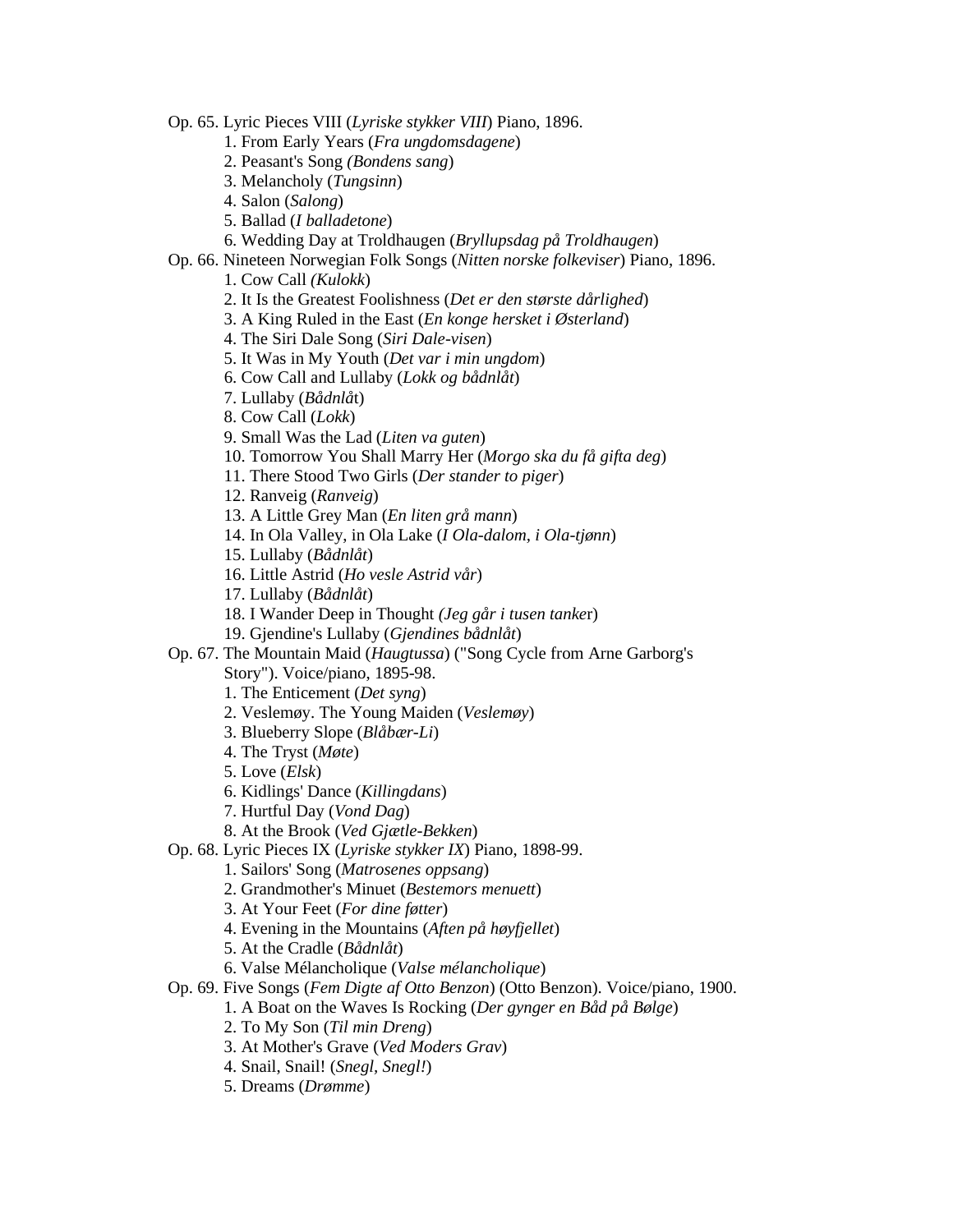- Op. 70. Five Songs (*Fem Digte af Otto Benzon*) (Otto Benzon). Voice/piano, 1900.
	- 1. Eros (*Eros*)
	- 2. A Life of Longing (*Jeg lever et Liv i Længsel*)
	- 3. Summer Night (*Lys Nat*)
	- 4. Walk With Care (*Se dig for*)
	- 5. A Poet's Song (*Digtervise*)
- Op. 71. Lyric Pieces X (*Lyriske stykker X*) Piano, 1901.
	- 1. Once Upon a Time (*Det var engang*)
	- 2. Summer's Eve (*Sommeraften*)
	- 3. Puck (*Småtroll*)
	- 4. Peace of the Woods (*Skogstillhet*)
	- 5. Halling (*Halling*)
	- 6. Gone (*Forbi*)
	- 7. Remembrances (*Efterklang*)
- Op. 72. Norwegian Peasant Dances (*Slåtter*) Arrangements for piano of Hardanger-fiddle dance tunes; based on Johan Halvorsen's transcriptions of the tunes as played by Knut Dahle, 1902-03.
	- 1. Gibøen's Bridal March (*Gibøens bruremarsj*)
	- 2. John Vestafæ's Springdans (*John Vestafæs springdans*)
	- 3. Bridal March from Telemark (*Bruremarsj fra Telemark*)
	- 4. Halling from the Fairy Hill (*Haugelåt*)
	- 5. The Prillar from Os Parish (*Prillaren fra Os prestegjeld*)
	- 6. Myllarguten's Gangar (*Gangar etter Myllarguten*)
	- 7. Røtnams-Knut (*Røtnams-Knut). Halling*
	- 8. Myllarguten's Bridal March (*Bruremarsj etter Myllarguten*)
	- 9. Nils Rekve's Halling (*Nils Rekves halling*)
	- 10. Knut Luråsen's Halling I (*Knut Luråsens halling I*)
	- 11. Knut Luråsen's Halling II *(Knut Luråsens halling II*)
	- 12. Myllarguten's Springdans (*Springdans etter Myllarguten*)
	- 13. Håvar Gibøen's Dream at the Oterholt Bridge (*Håvar Gibøens draum ved*

*Oterholtsbrua*). Springdans

14. The Goblins' Bridal Procession at Vossevangen (*Tussebrureferda på Vossevangen*). Gangar

15. The Skuldal Bride (*Skuldalsbrura*). Gangar

- 16. The Maidens from Kivledal (*Kivlemøyane*). Springdans from Seljord
- 17. The Maidens from Kivledal (*Kivlemøyane*). Gangar
- Op. 73. Moods (*Stemninger*) Piano, 1901*-*05.
	- 1. Resignation (*Resignasjon*)
	- 2. Scherzo-Impromptu (*Scherzo-Impromptu*)
	- 3. Night Ride (*Nattlig ritt*)
	- 4. Folk Tune from Valdres (*Folketone*)
	- 5. Etude (*Studie*) (*"Hommage à Chopin"*)
	- 6. The Students' Serenade (*Studentenes serenade*)
	- 7. Mountain Tune (*Lualåt*)
- Op. 74. Four Psalms (*Fire salmer*) Mixed chorus a cappella with baritone solo, 1906.
	- 1. How Fair is Thy Face (*Hvad est du dog skjøn*) (H. A. Brorson)
	- 2. God's Son Hath Set Me Free (*Guds Søn har gjort mig fri*) (Brorson)
	- 3. Jesus Christ Our Lord is Risen (*Jesus Kristus er opfaren*) (Thomissøn)
	- 4. In Heav'n Above *(I himmelen*) (Laurentii)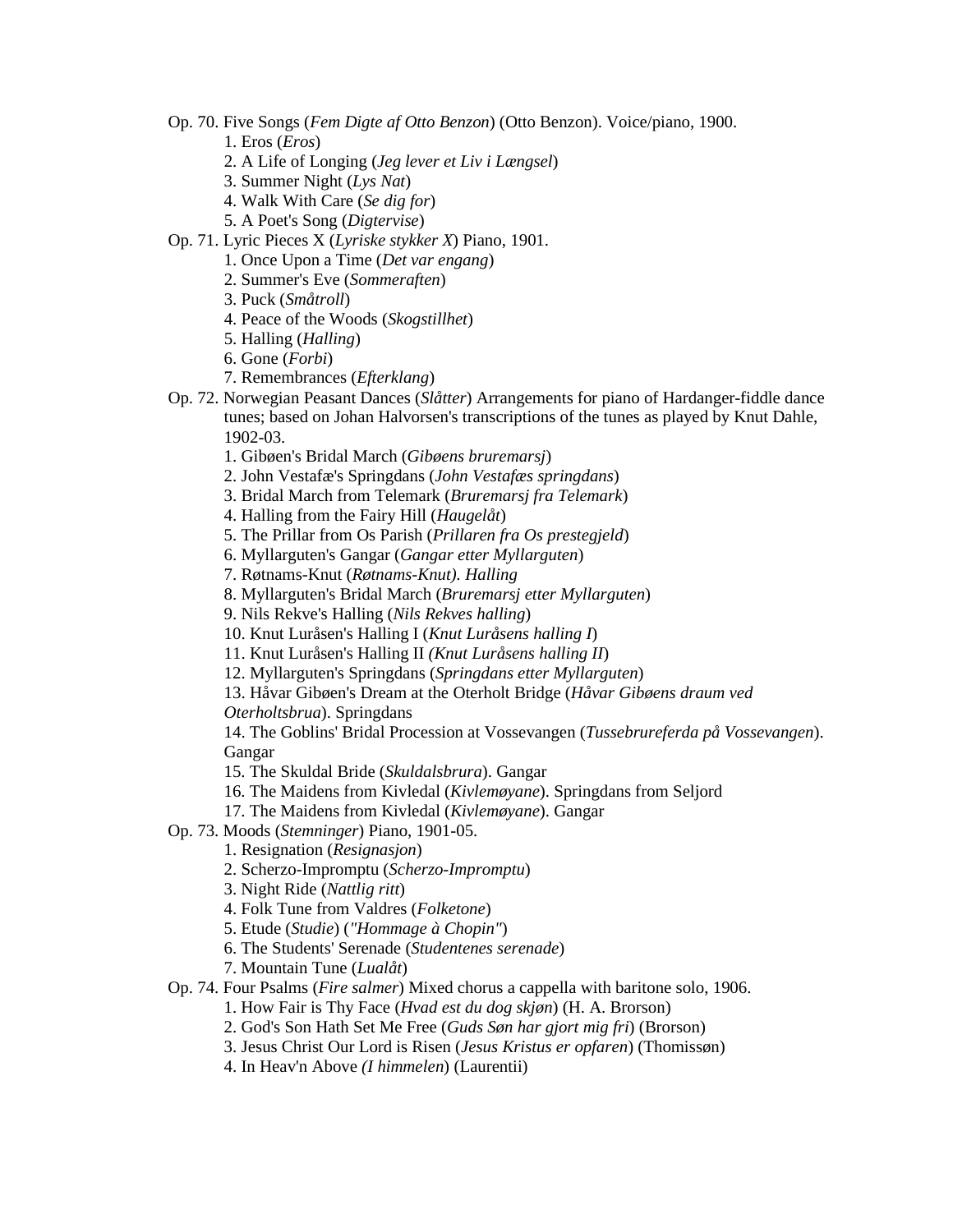## **B. Compositions with EG Numbers**

- EG 101. Larvik Polka (*Larvikspolka*) Piano, 1858. GGA 20, 1995 [B & Sch 102].
- EG 102. Three Piano Pieces (*Tre klaverstykker*) 1858-59 [=104, nos. 2, 6, 5]. GGA 20, 1995 [B & Sch 103].
- EG 103. Nine Children's Pieces (*Ni barnestykker*) Piano [= EG 104, nos. 4, 9, 10, 19, 21, 18, 13, 16, 7]. GGA 20, 1995 [B & Sch 104].
- EG 104. 23 Short Pieces for Piano (*23 småstykker for klaver*) Piano, 1858-59. GGA 20, 1995. (Cf. EG 102-103.) [B & Sch 105].
- EG 105. Three Piano Pieces (*Tre klaverstykker*) 1860 [B & Sch 107].
- EG 106. Agitato (*Agitato*) Piano, 1865. GGA 20, 1995 [B & Sch 116].
- EG 107. Funeral March for Rikard Nordraak (*Sørgemarsj over Rikard Nordraak*) Piano, 1866. Also arr. for large wind ensemble with percussion, 1867 [B & Sch 117].
- EG 108. Norway's Melodies (*Norges Melodier*) ("Norway's Melodies arranged for piano with accompanying texts" Ca total of 154 numbers.) 1874-75 [B & Sch 133]. a. Six Norwegian mountain melodies. Piano, 1866. A revised edition of six numbers from EG 108 [B & Sch 134].
	- b. 10 original compositions.
	- c. 36 folk melodies.
	- d. 102 melodies by other composers.
- EG 109. Album Leaf (*Albumblad*) Piano, 1878 [B & Sch 136B].
- EG 110. White Clouds (*Hvide Skyer*) Piano, 1898 [B & Sch 154, no. 1].
- EG 111. Procession of Gnomes (*Tusseslåt*) Piano, 1898 [B & Sch 154, no. 2].
- EG 112. In the Whirl of the Dance (*Dansen går*) Piano, 1898 [B & Sch 154, no. 3].
- EG 113. Mozart Piano Sonatas with a Freely Composed Second Piano Part *(Klaver II til fire sonater av Mozart)* 1877 [B & Sch 135].
- EG 114. Fugue in F Minor (*Fuge i f-moll*) String quartet, 1861. GGA 9, 1978 [B & Sch 109].
- EG 115. Intermezzo (I*ntermezzo*) Cello/piano, 1866. GGA 8, 1979. [B & Sch 118].
- EG 116. Andante con moto (*Andante con moto*) Piano/violin/cello, 1878. GGA 9, 1978 [B & Sch 137].
- EG 117. String Quartet No. 2 in F Major (*Strykekvartett nr. 2 i F-dur*) Unfinished, 1891 [B & Sch 146].
- EG 118. Fragments of a Piano Quintet *(Fragmenter av en klaverkvintett*) Year of composition unknown. GGA 20, 1995 [B & Sch 162].
- EG 119. Symphony in C Minor (*Symfoni i c-moll*) 1864. GGA 11, 1984 [B & Sch 112].
- EG 120. Fragments of a Piano Concerto in B Minor (*Fragmenter til en klaverkonsert i h-moll*) 1883. GGA 20, 1995 [B & Sch 142].
- EG 121. Look to the Sea (*Siehst du das Meer*) (Geibel). Voice/piano, 1859. GGA 15, 1991 [B & Sch 106].
- EG 122. The Singing Congregation (*Den syngende Menighed*) (Grundtvig). Voice/piano, 1860. GGA 15, 1991 [B & Sch 108].
- EG 123. Devoutest of Maidens (*Til Kirken hun vandrer*) (Benjamin Feddersen). Voice/piano, 1864. GGA 15, 1991 [B & Sch 114].
- EG 124. Clara's Song (*Claras Sang*) From the light opera Courting on Helgoland (*Frieriet på Helgoland*) (Benjamin Feddersen). Voice/piano, 1864. GGA 15, 1991 [B & Sch 115].
- EG 125. The Soldier (*Soldaten*) (H. C. Andersen). Voice/piano 1865 [B & Sch 100, no. 5].
- EG 126. My Little Bird (*Min lille Fugl*) (H. C. Andersen). Voice/piano 1865 [B & Sch 100, no. 2].
- EG 127. I Love You, Dear (*Dig elsker jeg!*) (Caralis = Caspara Preetzmann). Voice/piano, 1865 [B & Sch 100, no. 3].
- EG 128. Tears (*Tåren*) (H. C. Andersen). Voice/piano, 1865 [B & Sch 100, no. 4].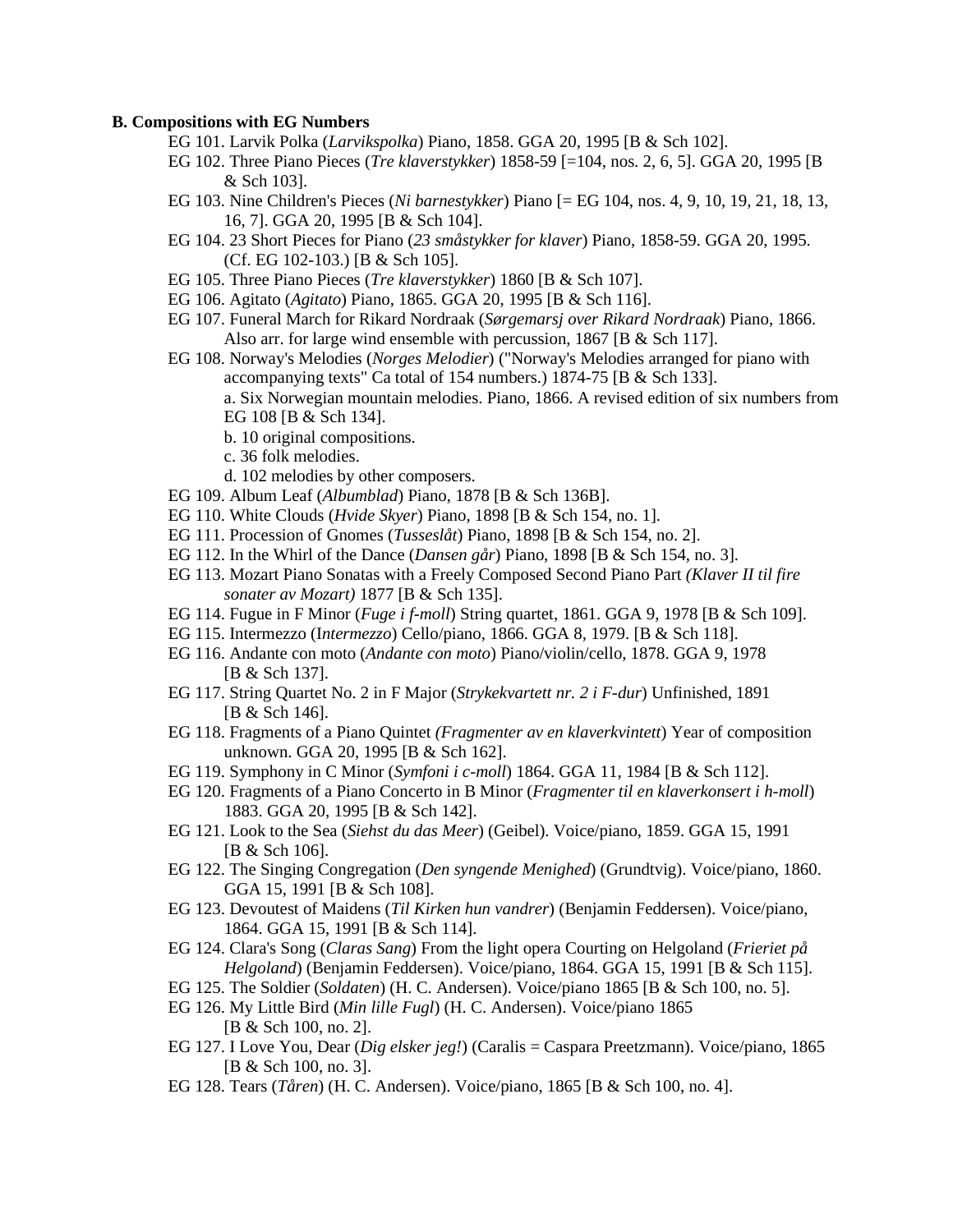- EG 129. Little Lad (*Vesle gut*) (Kristofer Janson). Voice/piano, 1866. GGA 15, 1991 [B & Sch 119].
- EG 130. The Fair-haired Maid (I) (*Den blonde Pige [I*] ) (B. Bjørnson). Voice/piano, 1867 [B & Sch 100, no. 1].
- EG 131. The Odalisque (*Odalisken synger*) (Carl Bruun). Voice/piano, 1870 [B & Sch 125].
- EG 132. The Miner (*Bergmanden*) (Ibsen). Voice/piano, 1870 (?). GGA 15, 1991.
- EG 133. The Princess (*Prinsessen*) (B. Bjørnson). Voice/piano, 1871 [B & Sch 126].
- EG 134. Sighs (*Suk*) (B. Bjørnson). Voice/piano, 1873 [B & Sch 101, no. 4].
- EG 135. For L. M. Lindeman's Silver Wedding Anniversary (*Til L. M. Lindemans Sølvbryllup*) (V. Nikolajsen).Voice/piano, 1873. 1873. GGA 15, 1991 [B & Sch 129, no. 2].
- EG 136. To Christian Tønsberg (*Til Generalkonsul Christian Tønsberg*) (Johan Bøgh). Voice/piano, 1873. GGA 15, 1991 [B & Sch 129, no. 2].
- EG 137. The White and Red, Red Roses (*Den hvide, røde Rose*) (B. Bjørnson). Voice/piano, 1873. GGA 15, 1991 [B & Sch 128].
- EG 138. The Fair-haired Maid (II) (*Den blonde Pige [II]* ) (B. Bjørnson). Voice/piano, 1874. GGA 15, 1991.
- EG 139. Morning Prayer at School (*Morgenbøn på skolen*) (Fredrik Gjertsen). Voice/piano, 1875 [B & Sch 129, no. 3].
- EG 140. On the Ruins of Hamar Cathedral (*På Hamars Ruiner*) (Vinje). Voice/piano, 1880 [B & Sch 101, no.1].
- EG 141. The Young Woman (*Jenta*) (Vinje). Voice/piano, 1880. GGA 15, 1991 [B & Sch 138, no. 2].
- EG 142. The Forgotten Maid *(Attegløyma*) (Vinje). Voice/piano, 1880. GGA 15, 1991 [B & Sch 138, no. 1].
- EG 143. Dyre Vaa (*Dyre Vaa*) (Welhaven). Voice/piano, 1880. GGA 15, 1991.
- EG 144. Beneath the Christmas Tree (*Under Juletræet*) (Nordahl Rolfsen). Voice/piano, 1885 [B & Sch 129, no. 4].
- EG 145. The Blueberry (*Blåbæret*) (Didrik Grønvold). Voice/piano, 1896. GGA 15, 1991 [B & Sch 153].
- EG 146. Easter Song *(Osterlied*) (A Böttger). Voice/piano, 1889 [B & Sch 144].
- EG 147. A Simple Song (*Simpel Sang*) (Holger Drachmann). Voice/piano, 1889 [B & Sch 101, no.3].
- EG 148. You Often Fix Your Gaze (*Du retter tidt dit Øyepa*r) (Holger Drachmann). Voice/piano, 1889. GGA 15, 1991 [B & Sch 145].
- EG 149. Election Song (*Valgsang*) (B. Bjørnson). Men's chorus, 1893 [B & Sch 122].
- EG 150. Ave maris stella (*Ave maris stella*) (Thor Lange). Voice/piano, 1893. Mixed chorus, 1899 [B & Sch 155 & 156, no. 2].
- EG 151. National Song (*Fædrelandssang*) (John Paulsen). Voice/piano, 1894. GGA 15, 1991 [B & Sch 160].
- EG 152. Garborg Songs (*Haugtussa-sanger*) (Songs from The Mountain Maid not included in op. 67). Voice/piano, 1895. GGA 15, 1991 [B & Sch 149].
	- a. Prologue (*Prolog*)
	- b. Veslemøy at the Spinning Wheel (*Veslemøy ved rokken*)
	- c. Dusk (*Kvelding*)
	- d. The Sparrow (Sporven) arr. for 3-part women=s chorus/piano 1895, GGA 17, 1995 [B & Sch 150].
	- e. Warning *(Fyrevarsel)*
	- f. In the Hayfield (*I slåtten*)
	- g. Veslemøy Wondering (*Veslemøy undrast*)
	- h. Doomed (*Dømd*)
	- i. The Nice Boy (*Den snille guten*)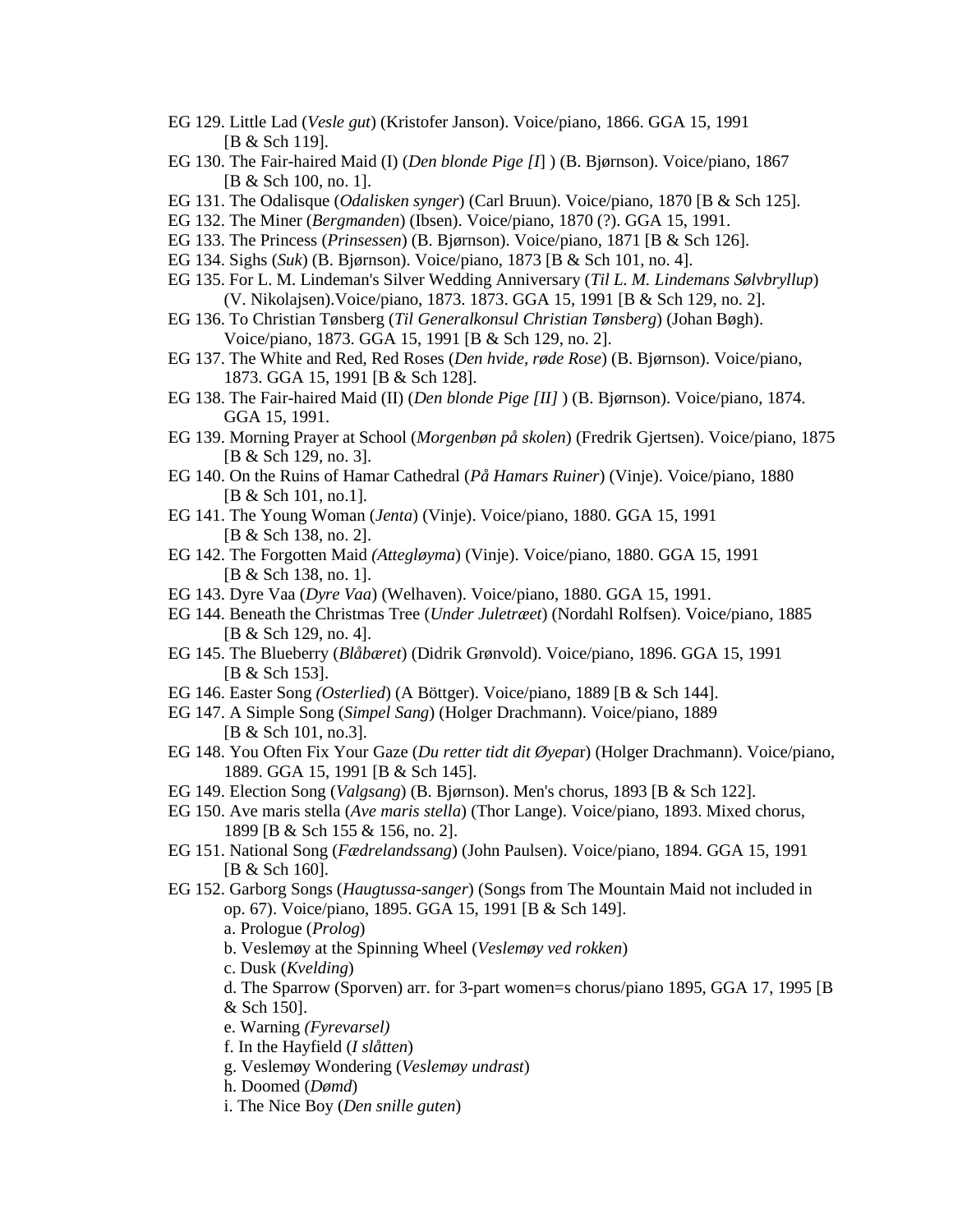j. Veslemøy Longing (*Veslemøy lengta*r)

k. Forest Joy *(Skog-glad*)

l. Cow Call (*Ku-Lok*)

m. Andante (Andante) [Introduction to "The Mountain Maid"?]. Piano.

- EG 153. I Loved Him (*Jeg elsket*) From the unfinished "Peace Oratorio" (*oratoriet Fred)*(B. Bjørnson). Voice/piano, 1891 [B & Sch 101, no. 2].
- EG 154. To a Devil (English text was the original) (Otto Benzon). Voice/piano, 1900. GGA 15, 1901 [B & Sch 157].
- EG 155. Yuletide Cradle Song (*Julens Vuggesang*) (Adolf Langsted). Voice/piano, 1900 [B & Sch 101, no. 5].
- EG 156. Gentlemen Rankers (*Gentlemen-menige*) (Norw. trans. Rosenkrantz Johnsen) (R. Kipling). Voice/piano, 1900. GGA 15, 1901 [B & Sch 158].
- EG 157. The Hunter (*Der Jäger*) (W. Schultz). Voice/piano, 1905 [B & Sch 101, no. 6].
- EG 158. Cantata for the Unveiling of the W. F. K. Christie Monument *(Christie-kantate*) (Andreas Munch). Male chorus/wind instruments, 1868. GGA 16, 1986 [B & Sch 123].
- EG 159. Dona nobis pacem (*Dona nobis pacem*) Mixed chorus, 1862. GGA 17, 1985 [B & Sch 110].
- EG 160. Four Songs for Male Chorus (*Fire mannskorsanger*) 1863. GGA 17, 1985 [B & Sch 111].
	- a. Norwegian War Song (Norsk krigssang) (*Wergeland*)
	- b. Fredericksburg (*Fredriksborg)* (Chr. Richardt)
	- c. Student Life (*Studereliv*) (Chr. Richardt)
	- d. The Late Rose *(Den sildige rose*) (A. Munch)
- EG 161. Denmark (*Danmark*) (H. C. Andersen). Mixed chorus/piano, 1864. GGA 17, 1985 [B & Sch 113].
- EG 162. Two Songs for Male Chorus (*To sanger for mannskor*) (Jørgen Moe). 1867. a. Evening Mood (*Aftenstemning)* [B & Sch 121]
	- b. The Bear Hunter (*Bjørneskytten*) [B & Sch 120]
- EG 163. Norwegian Sailors' Song (*Sjømandssang*) (B. Bjørnson). Male chorus, 1869B70 [B & Sch 124].
- EG 164. Cantata for Karl Hals (*Kantate til Karl Hals*) (B. Bjørnson). Tenor/women's chorus/mixed chorus/piano, 1873. GGA 17, 1985 [B & Sch 130].
- EG 165. At J. S. Welhaven's Grave (*Ved J. S. Welhavens Grav*) (Jørgen Moe). Male chorus, 1873 [B & Sch 127].
- EG 166. Chorus for the Supporters of Freedom in Scandinavia (*Opsang for Frihedsfolket i Norden*) (B. Bjørnson). Male chorus, 1874 [B & Sch 131].
- EG 167. At the Halfdan Kjerulf Statue (*Ved Halfdan Kjerulfs Mindestøtte*) (Andreas Munch). Tenor/male chorus, 1874 [B & Sch 132]. Also arr. for piano solo.
- EG 168. Inga Litamor (I*nga Litamor*) Baritone/male chorus, 1901. GGA 17, 1985 [B & Sch 136A].
- EG 169. Two Songs for Male Chorus (*To mannskorsanger av Olav Lofthus*) (*Olaf Lofthus*). 1881. a. My Finest Thought (*Min deiligste tanke*) [B & Sch 139].
	- b. Our Watchword (*Vårt løsen*) [B & Sch 140].
- EG 170. A Greeting to the Singers (*Sangerhilsen*) (Sigvald Skavlan). Male chorus, 1883 [B & Sch 141].
- EG 171. Holberg Cantata *(Holberg-kantate*) (Nordahl Rolfsen). Baritone/male chorus, 1884 [B & Sch 143].
- EG 172. Song of the Flag (*Flagvise*) (Johan Brun). Male chorus, 1893. GGA 17, 1985 [B & Sch 147].
- EG 173. Greetings from Kristiania Singers (*Kristianiensernes Sangerhilsen*) (Jonas Lie). Baritone/male chorus, 1896 [B & Sch 151].